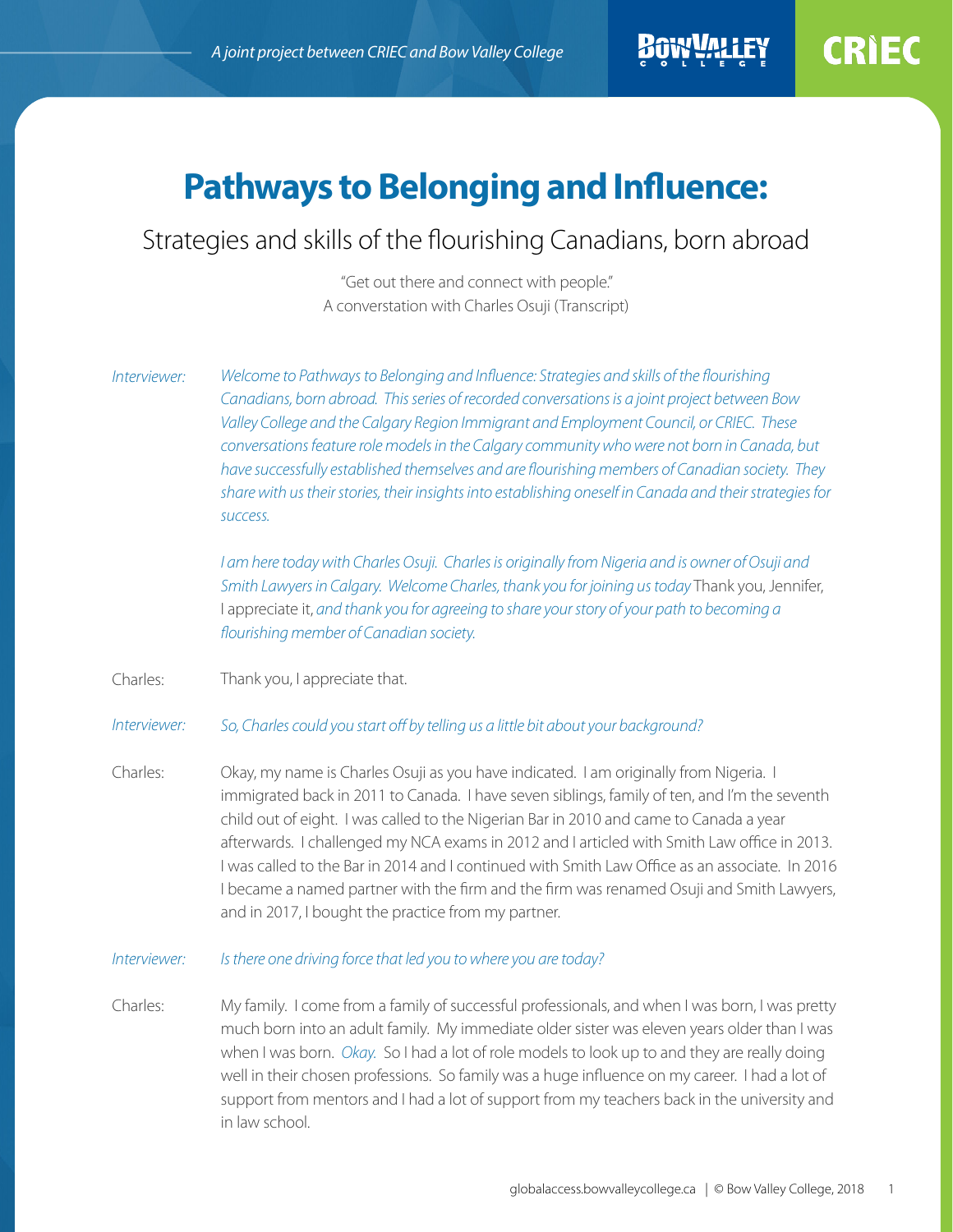## *Now you said you had a lot of mentors. Was there anyone in particular who influenced you, mentored you when you were here in Canada? Interviewer:*

Yes, in 2013 when I was looking for an articling position, I was introduced to CRIEC and in particular I was introduced to Bruce Randall. Bruce Randall is the Executive Director of CRIEC, and I had a meeting with Bruce and we sat down together and kind of mapped out what the strategy would be for article search. And Bruce has been the guiding force since 2013 to date. He was able to introduce me to lots of folks in the industry; was able to let me understand how it works here in Canada. So the mentorship from Bruce and CRIEC in general was formidable for me. It was very critical and it was very helpful in my career journey in Calgary. Charles:

#### *Was there any particular lesson that you learned from Bruce that was really helpful for you? Interviewer:*

Before I met Bruce, I had not met a lawyer in Calgary. *Okay.* So here I was sitting across a lawyer of over 25 years of experience. So for one I had that validation that someone saw me as a lawyer, and that someone was a veteran lawyer like Bruce. And Bruce knows a lot of people in Calgary. Bruce knows a lot of lawyers, a lot of, you know, industry states people, so to speak. So Bruce was able to introduce me to these folks, and he was also able to help me out with my first interview, with Jim. Jim is the previous owner of the firm. *Wow!* So the day before the interview with Jim, I had a mock interview with Bruce Randall. *Oh wonderful.* So that should tell you the kind of help I got from him in my journey. Charles:

#### *So, do you think that mock interview really helped you,* absolutely*, in your first interview? Interviewer:*

- Absolutely, there's a lot of cultural differences between Nigeria and Calgary. Back in Nigeria, if you should go for an interview for a position as a lawyer, a law student, you will be expected to answer questions with respect to legal principles and legal definitions and all of that. But I quickly realized, after my mock interview with Bruce Randall, that most of the law firms here would be looking for fit, would be looking for someone that would fit in with their firm's culture. *Okay,* and not more legal knowledge. So that was a critical lesson I learned from Bruce at the mock interview. So the following day at the interview with Jim, I felt it was more or less a continuation of the previous mock interview and most of the information I received from Bruce was confirmed during my interview with Jim. Charles:
- *So without that connection with Bruce and that mock interview, you might have been surprised,*  yes, *at that first interview. Interviewer:*
- Absolutely, I would have maybe flunked it, you know, but it worked out well. Charles:
- *So, you obviously have a very positive attitude. Do you think that that positive attitude helped you get to where you are today? Interviewer:*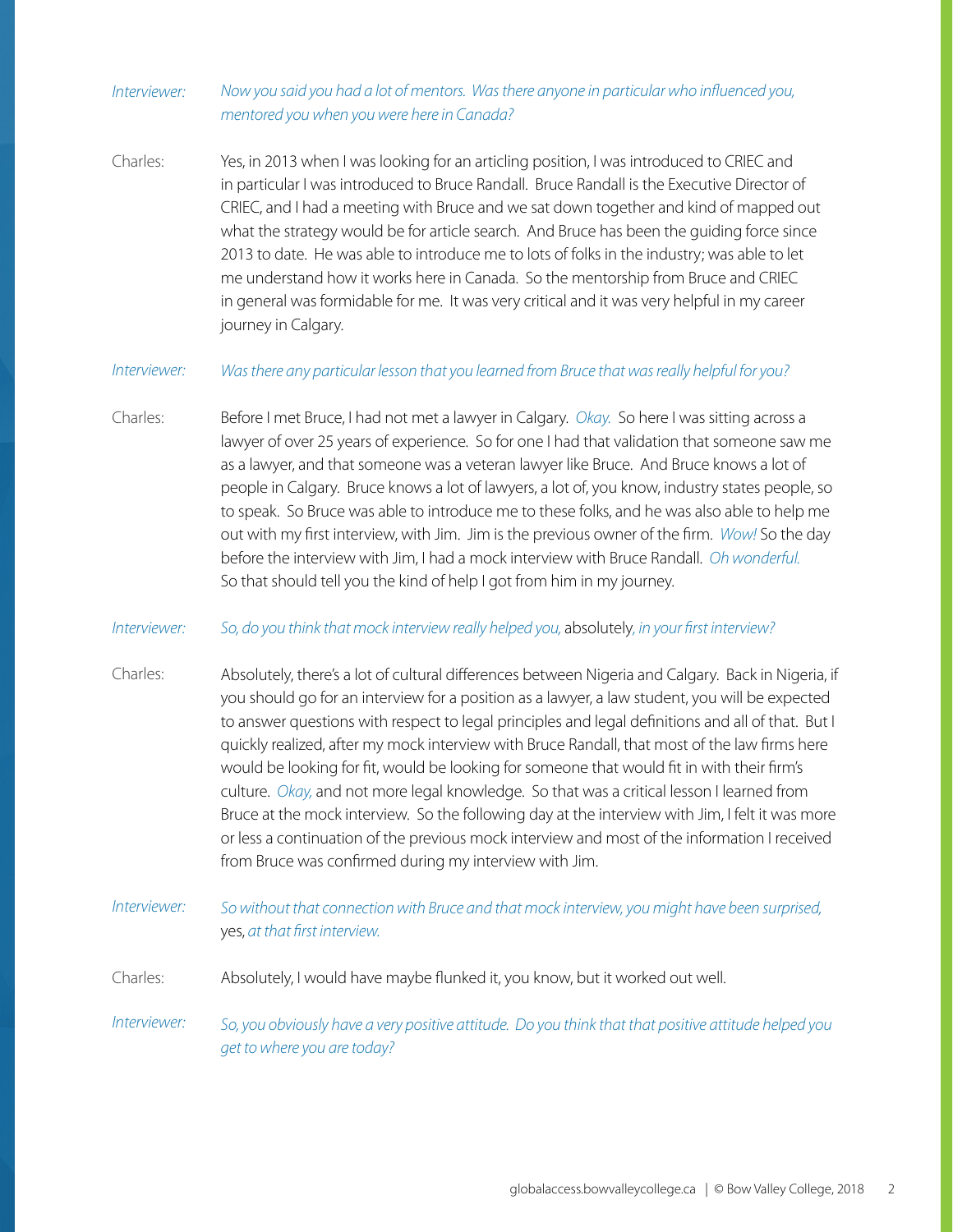Yes, yes, I have an older brother, Joseph Osuji. He is the oldest in the family. He is very positive, I feed off from him all the time. He continuously told me that it was possible. You know, because when I came here, it looked impossible to transition, challenge the exams, get an articling position, work as a lawyer, get called to the bar, you know. But he told me that it was possible, and I believed him. I believed everything was possible, and I still believe everything is possible. When I was negotiating with Jim, buying the practice and the building, I had cold feet. *Well that's a big step, to purchase a law firm and the building.* Yes, I had cold feet. Again my brother said "It is possible, do it. This is the best time to do it. Don't hesitate and let this opportunity pass you by." So, positivity plays a huge, significant role in success. *When you got cold feet, or when you were nervous or when you saw all the steps that you had to take to reach your goals was there something you told yourself to keep yourself going?* In moments like that, I would, you know, connect with Bruce. I would connect with my brother, alright, and they would always reassure me. Cause these people see what I don't see in myself sometimes. *Yes.* They see more than Charles. So, I would always connect with them, and get the reassurance that I needed and more or less the validation that I needed. I went through a period where I needed lots of assurances because I was taking a very significant step in my career that would change a lot. It would change my life for good, you know, hopefully, so I told myself I was going to do it, I told myself how far I had come and, and this is yet another major decision I had to make to get to the next level in my career. *So you had two people supporting you, one from Canada,* yes*, and one from your family,* yes. *So you got positive messages from both of them. Did it help you that you had someone from Canada as well as someone from your family so they could see what the challenges might be or see how you fit into your new role?* Yeah, absolutely. Someone from family for sure. He understands me. He has already known me since I was born, *right,* and then someone from Canada that has been in the industry for about two decades. So hearing from these two folks that this was possible meant a lot to me. And then Jim as well, my partner, the previous owner of the firm. *Yes.* He believes in me more than I believe in myself. So he told me I was going to be a roaring success, I would be one of the top lawyers in five years. And he believes in me and I fed off that belief and I became more confident in the choices that I made. *Do you think there's anything that you would tell someone who just arrived to Canada and is just starting out, is there something that you think you would tell them to help them on their journey?* Charles: *Interviewer:*  Charles: *Interviewer:*  Charles: *Interviewer:*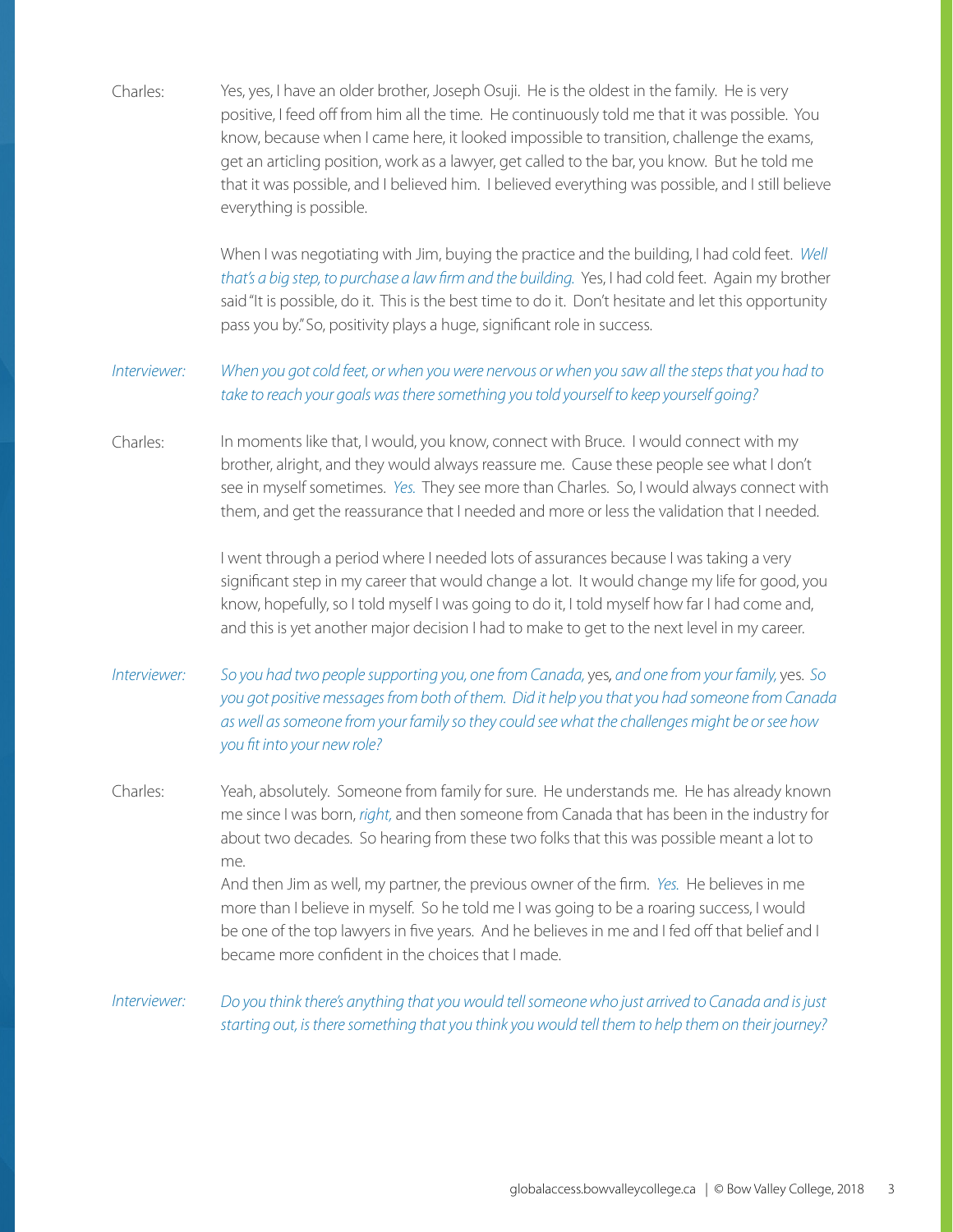Yeah, two things. It is possible to be successful here. Canada presents with lots of options and there are so many opportunities here. And, secondly, get out there and connect with organizations like CRIEC. Connect with mentors and people that would give you the advice that you need. You cannot succeed alone. Charles:

# *What about networking? You want that mentorship to help you, someone to guide you, and you mentioned earlier that Bruce connected you with people in the legal profession in Calgary. Interviewer:*

Networking is invaluable. It is priceless. When I came here I felt naked in the sense that I didn't have any professional network. *Okay.* I had left everything and everyone that I knew back in Nigeria, the professors, the teachers, my colleagues, my classmates and friends, family as well. Networking kind of builds a different kind of support group for yourself. You are able to understand people's ideas and tricks and success tips as well. You can't read that from materials or from literature, you have to actually meet real people with real life stories. People succeed differently, in different ways, so the more people you meet, the more you understand the various ways to succeed. So networking is very important. Charles:

# *I noticed that you also are active in the community and you also, now, mentor at CRIEC. How does being active in the community and helping others make you feel like you belong in Canada or increase your sense of being integrated into society? Interviewer:*

Given my particular career journey and given the benefit of mentorship I've received and given the guidance I've received from organizations like CRIEC and mentors like Bruce Randall, I feel obligated to give back to the community. I feel that I should share my story with as many people as possible, to inspire people as well. I remember how important it was for me to meet with Bruce, when I was looking for articles. I was working in a warehouse, in a factory and here I was sitting across a lawyer with over, 25 years of practice, so that meant a lot to me. *Right, that was the connection to where you wanted to be.* Yes, absolutely, that meant a lot to me. Charles:

> So what I do with Bruce and through CRIEC, there's a program called Observership Program. So, internationally trained lawyers come to my firm every other month for like two-three days and observe how things are done. And I feel that it's very good, especially for those internationally trained professionals for them to know that someone that has gone through this process has got to this point in their career, and it shows that it's possible. It shows that with the right people in your life and with the right amount of focus and determination you can make progress in your career journey. *What a wonderful opportunity for them.* Yeah, it is. *And how wonderful for you,* I feel good, *to share part of your journey with them.* Yeah, I feel good doing it because I know exactly what they're going through.

Coming to Canada is more of a psychological transition than a physical transition. It's not really just about entering a plane and coming to Canada, there's more to it. You need to convince yourself that you can make good of this decision to leave your comfort zone of